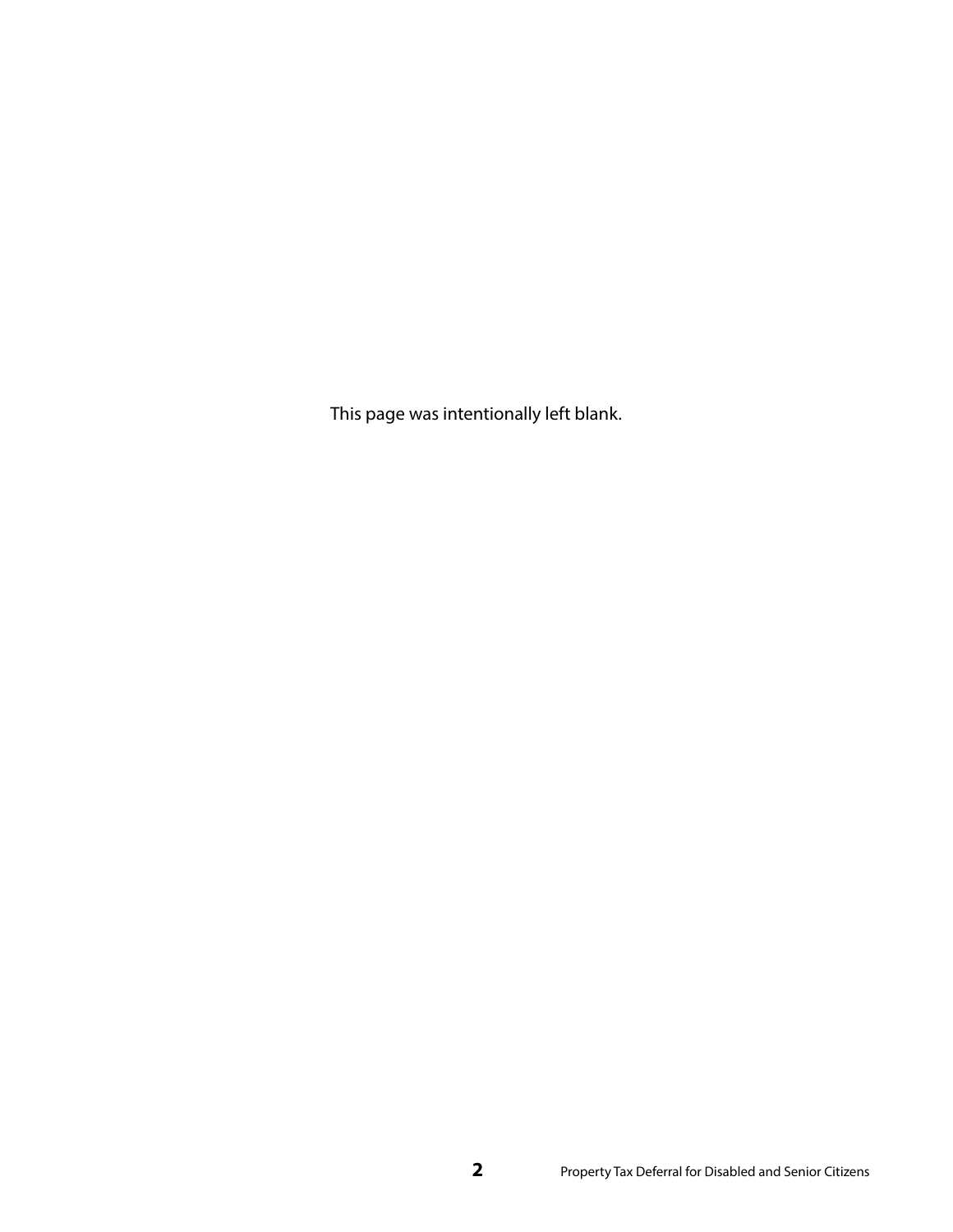# **Property Tax Deferral for Disabled and Senior Citizens**

As a disabled or senior citizen, you can borrow from the State of Oregon to pay your property taxes to the county.

## **How does the program work?**

If you qualify for the program, the Oregon Department of Revenue will pay your county property taxes on November 15 of each year.

A lien will be placed on your property and we will become a security interest holder. Upon disqualification or cancellation from the program, the following must be repaid in full before the lien or security interest on the property will be released:

- Your property taxes that have been paid by Department of Revenue.
- The accrued interest (6 percent annually).
- The cost of recording and releasing the lien.
- •A \$55.00 filing fee on manufactured structures.

## **How is the value of the lien on my property determined?**

The lien amount is an estimate of future taxes to be paid and interest to be charged based on your current tax and life expectancy tables.

# **Who qualifies?**

By April 15, you must apply and meet all of the following requirements.

- 1. You must be either:
	- 62 years old or older, or
	- Disabled and receiving or eligible to receive federal Social Security Disability benefits.
- 2. You must own the property, and have a recorded deed in your name. Your property held under an irrevocable trust or a life estate isn't eligible for the deferral program.
- 3. You must have **both owned and lived** on the property for at least the last five years. Your home must also have a real market value (RMV) within the limitation for your

county. If you lived away from the property due to medical reasons, you must attach a medical statement **on letterhead** from your healthcare provider. The letter must state that you are required to be away from the home for health-related reasons.

- 4. If you haven't lived in and owned your home for the last five years, you may still qualify for the program if you downsized. You must meet the following criteria:
	- **• Your previous home was in the Property Tax Deferral program.**
	- The new home must have a lower real market value (RMV).
	- You must sell the old home and purchase the new home within a 1-year time frame.
	- You must not finance more than 80 percent of the purchase price of the new home.
	- You must satisfy the deferral lien on the prior homestead. If you meet these criteria, contact us and we will send you a supplemental worksheet.
- 5. You must have homeowners insurance that covers fire and other casualty.
- 6. Your household income must not exceed the annual limit (2021 limit is \$46,500). Household income includes all taxable and non-taxable income of the applicant(s) and their spouse(s) that reside in the home for the prior calendar year.
- 7. Your net worth is less than \$500,000. This doesn't include the value of the home under the Property Tax Deferral program or personal property.
- 8. Either:
	- You don't have a reverse mortgage, or
	- You were on the Property Tax Deferral program with a reverse mortgage prior to 2011 or you have acquired a reverse mortgage in years 2011-2016. (See page 5 for more details).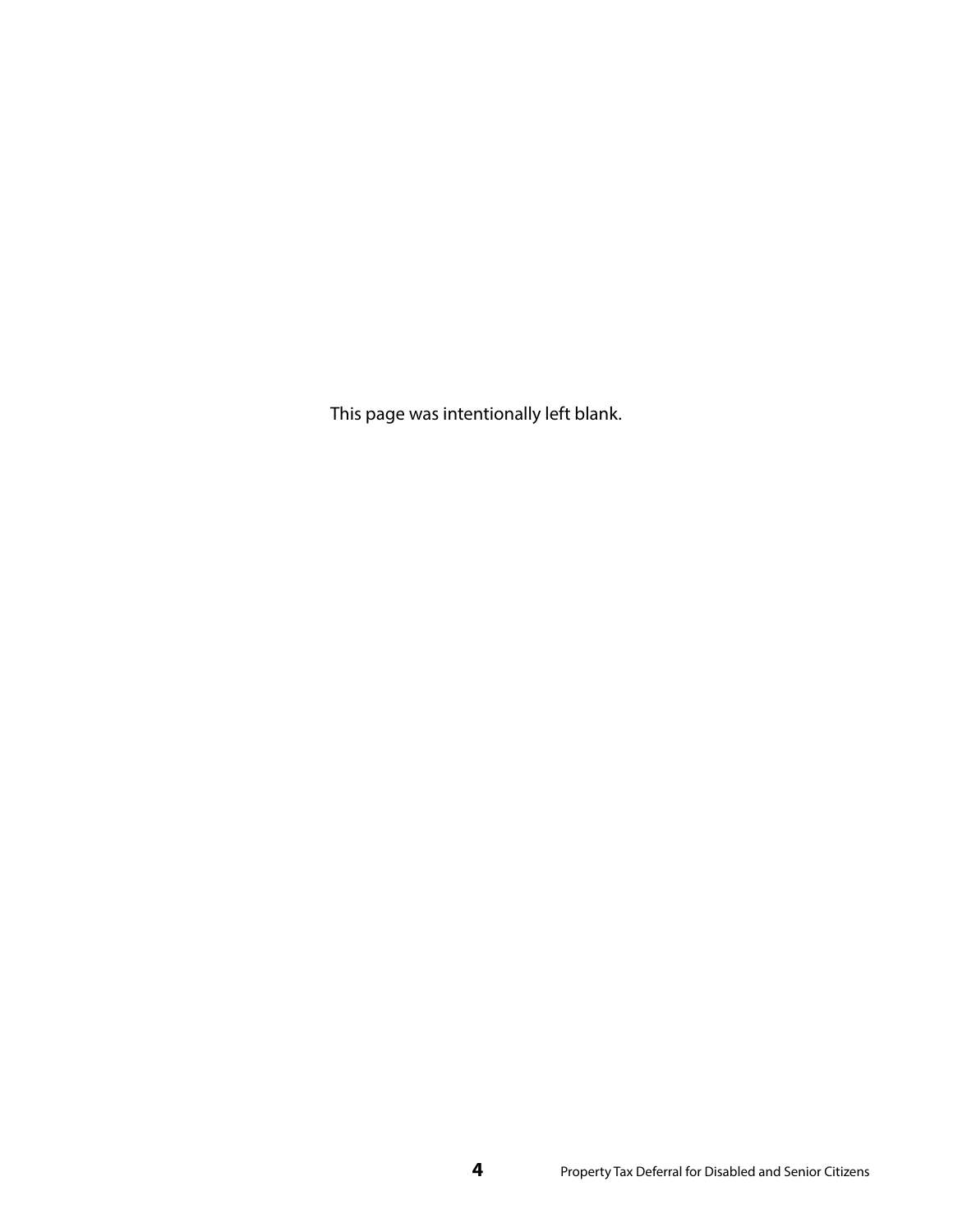|                                                        |                              | --------------- |                 |  |  |  |
|--------------------------------------------------------|------------------------------|-----------------|-----------------|--|--|--|
| <b>Form OR-RMI</b>                                     |                              |                 | Office use only |  |  |  |
| Page 1 of 2, 150-303-001<br>(Rev. 08-13-20 ver. 01)    | Oregon Department of Revenue | 20120001010000  | Date received   |  |  |  |
| <b>Reverse Mortgage Information Schedule</b>           |                              |                 |                 |  |  |  |
|                                                        |                              |                 |                 |  |  |  |
|                                                        |                              |                 |                 |  |  |  |
| Complete this form only if you have a reverse mortgage |                              |                 |                 |  |  |  |
| Applicant first name                                   | Last name<br>Initial         |                 |                 |  |  |  |
|                                                        |                              |                 |                 |  |  |  |
|                                                        |                              |                 |                 |  |  |  |

1. Are you reapplying to the deferral program, and had been on deferral prior to 2011 with a reverse mortgage from before July 1, 2011? (Check only one)

| <b>Yes</b> |  | No |
|------------|--|----|
|------------|--|----|

2. Was your reverse mortgage established on or after July 1, 2011? (Check only one)

| 709 | <b>N<sub>O</sub></b> |
|-----|----------------------|
| $-$ |                      |
|     |                      |

If you answered Yes to question 1 and No to question 2, please go back to the application and complete the required information. No equity test is necessary.

If you answered Yes to question 2, and acquired a reverse mortgage on or after July 1, 2011 and before January 1, 2017, please complete Section A below in addition to the application and include required supporting material noted below.

All other applicants with reverse mortgages, STOP here. You don't qualify for the Property Tax Deferral program.

Certain homes with reverse mortgages qualify for the Senior and Disabled Deferral program (ORS 311.700). You may qualify for deferral if you opened a reverse mortgage on or after July 1, 2011 and before January 1, 2017, and currently have 40 percent or more equity in your home. The home value will be determined using the real market value from the last property tax statement and the applicable index factor. This does not enable retroactive deferral payments for prior tax years but enables deferral of upcoming taxes for properties that qualify.

| <b>Part A-Required information</b>           |                                                                                                                 |      |
|----------------------------------------------|-----------------------------------------------------------------------------------------------------------------|------|
| 1. Starting date of current reverse mortgage |                                                                                                                 |      |
| 2. Current reverse mortgage balance as of    |                                                                                                                 | .00  |
|                                              | 3. Current assessor's real market value (RMV), from 2020-21 property tax statement  2. \$                       | .00  |
|                                              | 4. List any additional lien(s) or judgments you may have against your home (list on additional page if needed): |      |
| Creditor name<br>4A.                         |                                                                                                                 |      |
| Lien start date                              |                                                                                                                 | . 00 |
| Creditor name<br>4B.                         |                                                                                                                 |      |
| Lien start date                              |                                                                                                                 | . 00 |
| Creditor name<br>4C.                         |                                                                                                                 |      |
| Lien start date                              |                                                                                                                 | . 00 |

#### Go to the next page  $\rightarrow$

**Clear This Page Clear all pages**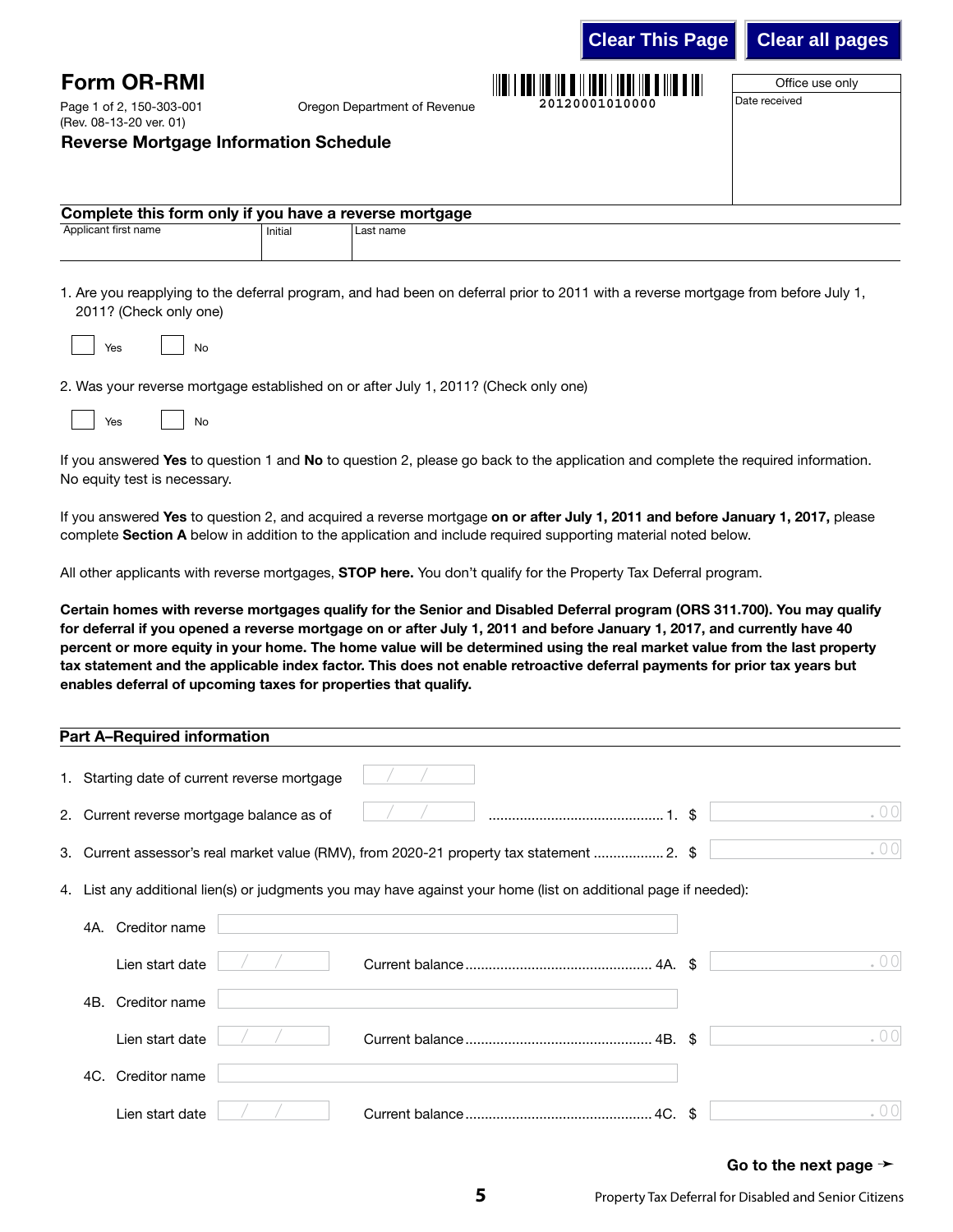**20120001020000**

# Form OR-RMI

Oregon Department of Revenue

Page 2 of 2, 150-303-001 (Rev. 08-13-20 ver. 01)

#### Part B–Mailing instructions and signature

#### Before mailing your application, be sure to:

- Complete and sign your application.
- Complete the income assets worksheet.

#### Attach additional copies for eligibility (ORS 311.700):

- Include this form with your application.
- Provide most recent mortgage statement(s) or other listed statements of debts against the property showing current balance.

A title report may be required, if necessary we will contact you. Any information provided in respect to the value of the property may be subject to review and may lead to changes to your property taxes.

Ⅲ

#### Under penalty of false swearing, I declare that the information in this form and any enclosures is true, correct, and complete.

| Cimn<br>$\frac{9}{10}$ | `iqnature            | Date |
|------------------------|----------------------|------|
|                        | Ιv<br>$\overline{ }$ |      |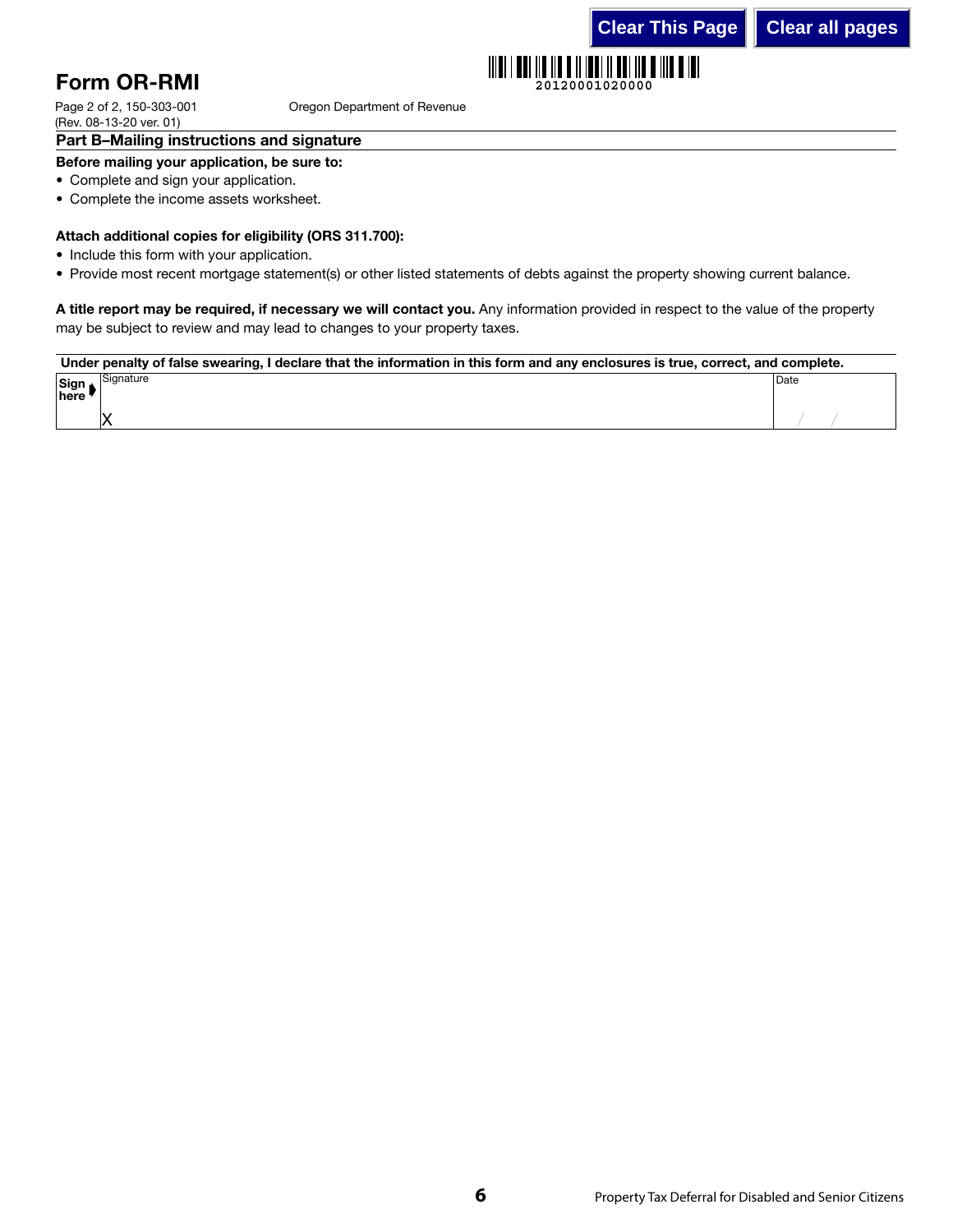## **Joint owners**

If you own the property with someone else, **all** owners must apply jointly and meet all the qualifications. These requirements don't apply to joint owners who are married. The spouse isn't required to apply, but must qualify for the program if they do apply. If one of the spouses chooses not to apply for the program, but then the active spouse on the program dies, the surviving spouses will need to reapply with a surviving spouse application to qualify and continue on the program.

**Disabled applicants** must provide a copy of their federal social security disability award letter. Joint owner(s) are still required to apply, but are not required to be disabled, or meet age requirements.

# **Can I add someone to the deed or title?**

Contact us if you would like to add someone to the deed or title of the property while you're in the deferral program. Adding someone other than your spouse or registered domestic partner may cause your property to be disqualified

# **Do I qualify if I owe delinquent taxes?**

Yes, you may have current and future taxes deferred, but you'll still be responsible to pay any delinquent taxes and interest to your county.

## **Can my delinquent property taxes be paid by the state under the deferral program?**

No. However, if you qualify for deferral, you may apply for a *Delay of Foreclosure* with your county for your delinquent county taxes. A *Delay of Foreclosure* may only be used for real property taxes. It doesn't apply to taxes on floating homes and manufactured structures that are considered personal property. If approved by the county, the *Delay of Foreclosure* prevents the county from foreclosing while you're under the Property Tax Deferral program. It doesn't prevent your mortgage company from foreclosing.

## **What if I have a mortgage?**

If approved for deferral, notify your mortgage company that the State of Oregon will be paying your property taxes through the deferral program. If your mortgage company holds funds to pay the taxes (escrow account), you will need to send them a copy of your deferral approval letter with a letter requesting that the escrow account not pay the property tax (ORS 311.676).

## **Real market value (RMV) limitation**

Your home must be under the RMV limitation for your county. The limitation is based on the median value of residential homes in your county and the number of years you have continually owned and lived in the home.

The county median RMV is determined by the county assessor's office each year. To view the RMV by county, visit www.oregon.gov/dor/ deferral.

The prior year's RMV of your home (as shown on your 2020−21 tax statement) is used to determine if you meet this qualification.

# **Homestead in multiunit building**

If the homestead is a multiunit building, the program will only defer taxes on the portion of the home being used as the principal residence.

## **May I have property tax deferral and a veteran's exemption?**

Yes; see *Disabled Veteran or Surviving Spouse Property Tax Exemption* for more information at www.oregon.gov/dor/forms.

# **Do I need to apply for deferral each year?**

No, but every two years after you're approved, you'll need to certify that you still meet all of the qualifications. When it's time to recertify, we'll send you a recertification application.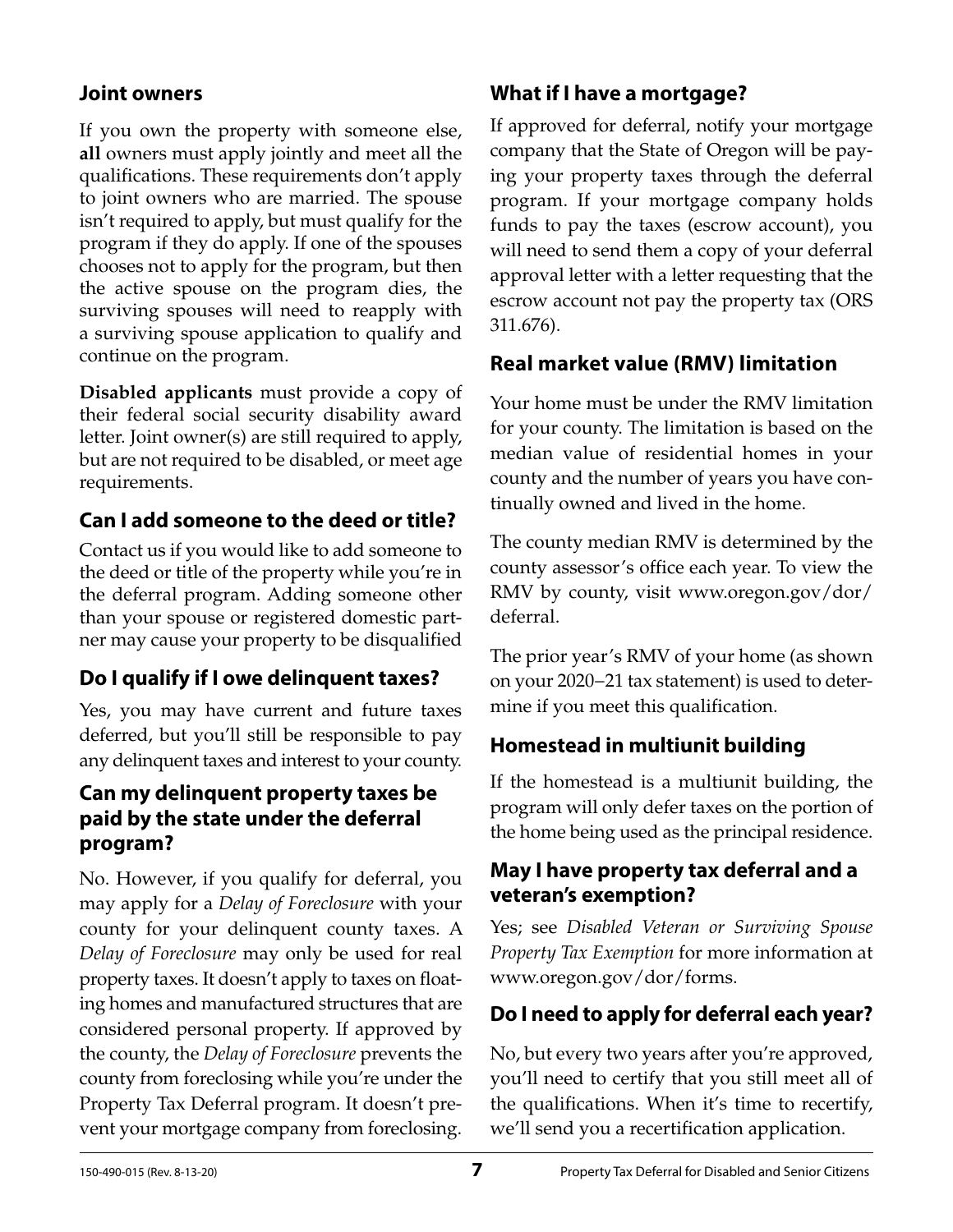# **What is the difference between inactivation and disqualification?**

A person is **inactivated** from the deferral program if they fail to recertify when requested or they no longer meet program eligibility requirements. The deferral balance **doesn't** become due at that time. The property owner is then responsible for paying the property tax.

An inactivated person may be able to reinstate their account by reapplying for the program. Applications are accepted January 1 through April 15 each year.

A person is **disqualified** from the deferral program if they move, change home ownership, or die. The disqualified person is removed from the deferral program and the deferral balance is due. A person that has been disqualified can only be reinstated if they pay off the prior lien balance in full.

## **Can payments be made on the account?**

Yes. You may pay all or part of your deferral account and continue to defer current and future property taxes. Others (relatives or friends) may also make payments on your account. Third party payments may be objected to in writing. If your account is inactive, the lien will be released from your property when the account is paid in full.

Make your payments to Department of Revenue. **Payments are applied first to accrued interest, then to past deferred taxes, and then to fees.**

# **How do I cancel?**

To cancel is to voluntarily quit the deferral program. You'll need to submit a *Deferral Cancel Statement* to us, available at www.oregon.gov/dor/forms. Once your account is cancelled, you'll be responsible for paying your property taxes. However, if you cancel between September 1 and November 15, we will pay this year's taxes. We won't release the lien until the deferral tax amount is paid back.

## **Disqualifying events** (ORS 311.684)

**When any of the following events occur, your account will be disqualified, and you must pay the deferred taxes, plus 6 percent interest, and fees by August 15 of the following calendar year:**

- •The property is sold **or** changes ownership. **Example:** You add your children to the deed.
- •The applicant moves permanently from the property for non-medical reasons.
- The applicant dies.
- The property is moved out-of-state (manufactured structures or floating homes). When this occurs, the total balance becomes due five days prior to the move.

# **Will my heirs be liable for the debt?**

Yes. Heirs or other transferees may become personally liable for the debt. A transferee is anyone who inherits or receives any benefits from the property following the death of the deferral participant and disqualification of the property from the program. We will collect the existing loan balance from them.

## **Important dates**

**January 1 to April 15**—Applications accepted at the counties.

**July 1**—Liens attach to the newly-approved properties.

**August 31**—Last day to notify us that you don't want us to pay your property taxes.

**November 15**—Property taxes are paid to the county.

**December 15**—Annual statements are sent to participants.

# **Do you have questions or need help?**

**Deferral Unit**

www.oregon.gov/dor/deferral 503-945-8348 or Fax 503-945-8737 **Email:** deferral.unit@oregon.gov

## **General tax information**

www.oregon.gov/dor 503-378-4988 or 800-356-4222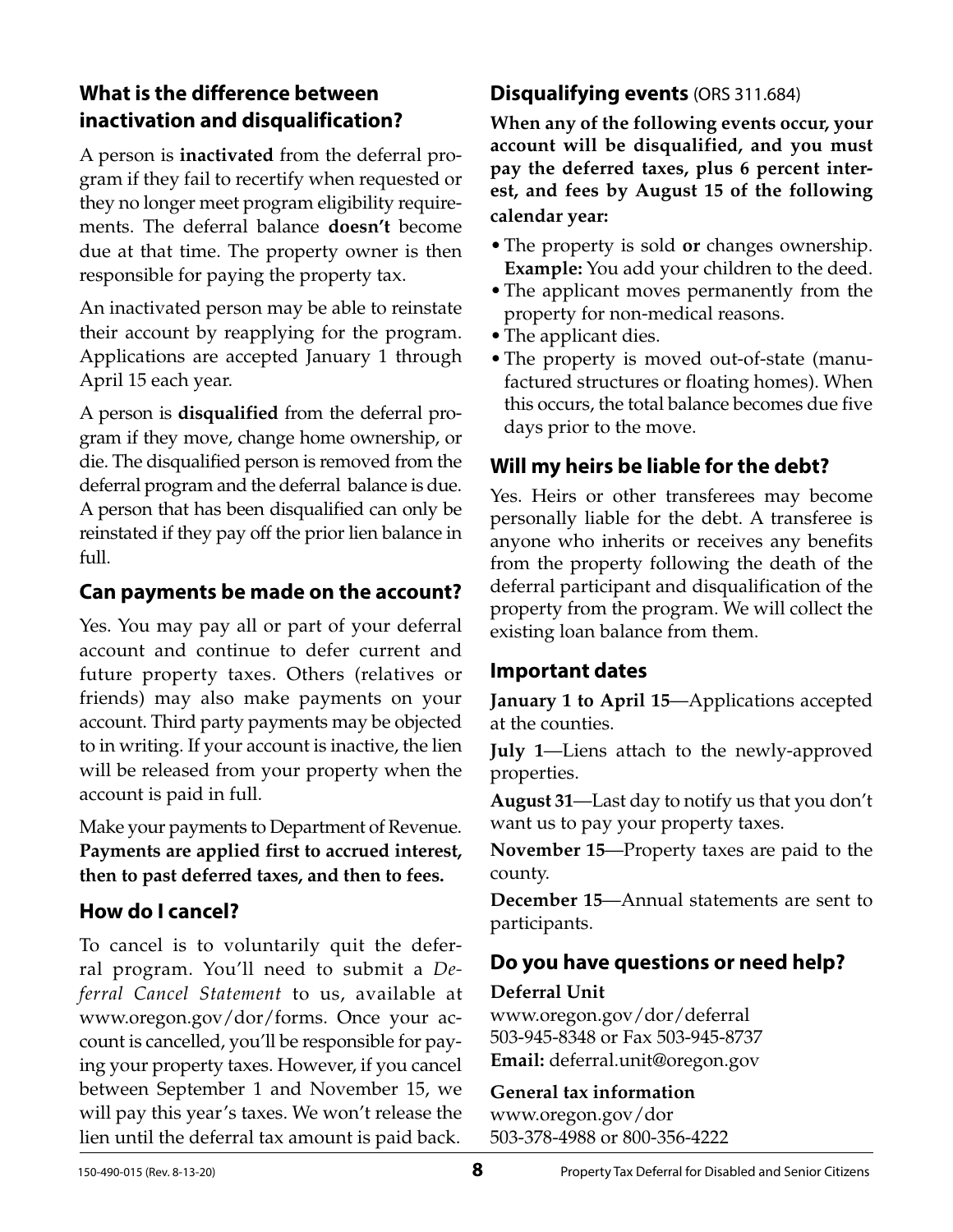# **Household income**

Household income includes all income of the applicant(s) and their spouse(s) residing in the home, both taxable and non-taxable. Here are common sources of income for you to include on the household income worksheet.

Alimony Annuities \*Business income, including rental income and farm income (reduced by expenses) \*Capital losses (in year determined) Child support Clergy's rental or housing allowance, in excess of expenses claimed to determine federal AGI Compensation for services performed Back pay Bonuses **Commissions** Severance pay Tips Wages Deferred compensation Disability income (entire amount) Dividends, taxable and nontaxable \*Estate and trust income (also see Inheritance) Fellowships Gains on sales (receipts less cost) Gambling winnings Gifts and grants (if combined more than \$500) Hobby income Individual Retirement Arrangement (IRA) payments received Inheritance Insurance proceeds Accident and health (except reimbursed medical expense) Disability payments Employee death benefits Life insurance Personal injury damages (less attorney fees) Property damage if included in federal income Sick pay (employer sickness and injury pay) Strike benefits Unemployment compensation nontaxable) Sick pay **Security** Trust income Wages (TANF)

Workers' compensation Interest, taxable and nontaxable \*Losses on sales (to extent used in determining adjusted gross income) Lottery winnings Lump-sum distribution (less cost recovery) Military and veteran's benefits (taxable and Pensions (taxable and nontaxable) Prizes and awards Railroad Retirement Act benefits (see Social Security and Railroad Retirement Act benefits) Retirement benefits (see pensions, Social Security, and Railroad Retirement Act benefits) Sales (see gains on sales and losses on sales) Scholarships (excess over \$500) Social Security and Railroad Retirement Act Benefits (taxable and nontaxable) Children's benefits paid to parent Disability pension Medicare premiums deducted from Social Old-age benefits Supplemental Security Income Survivor benefits Unemployment compensation Welfare benefits Aid to blind and disabled Child care payments Child support included in welfare Direct payments to nursing home Old-age assistance Temporary Assistance for Needy Families

\*Net losses limited to \$1,000.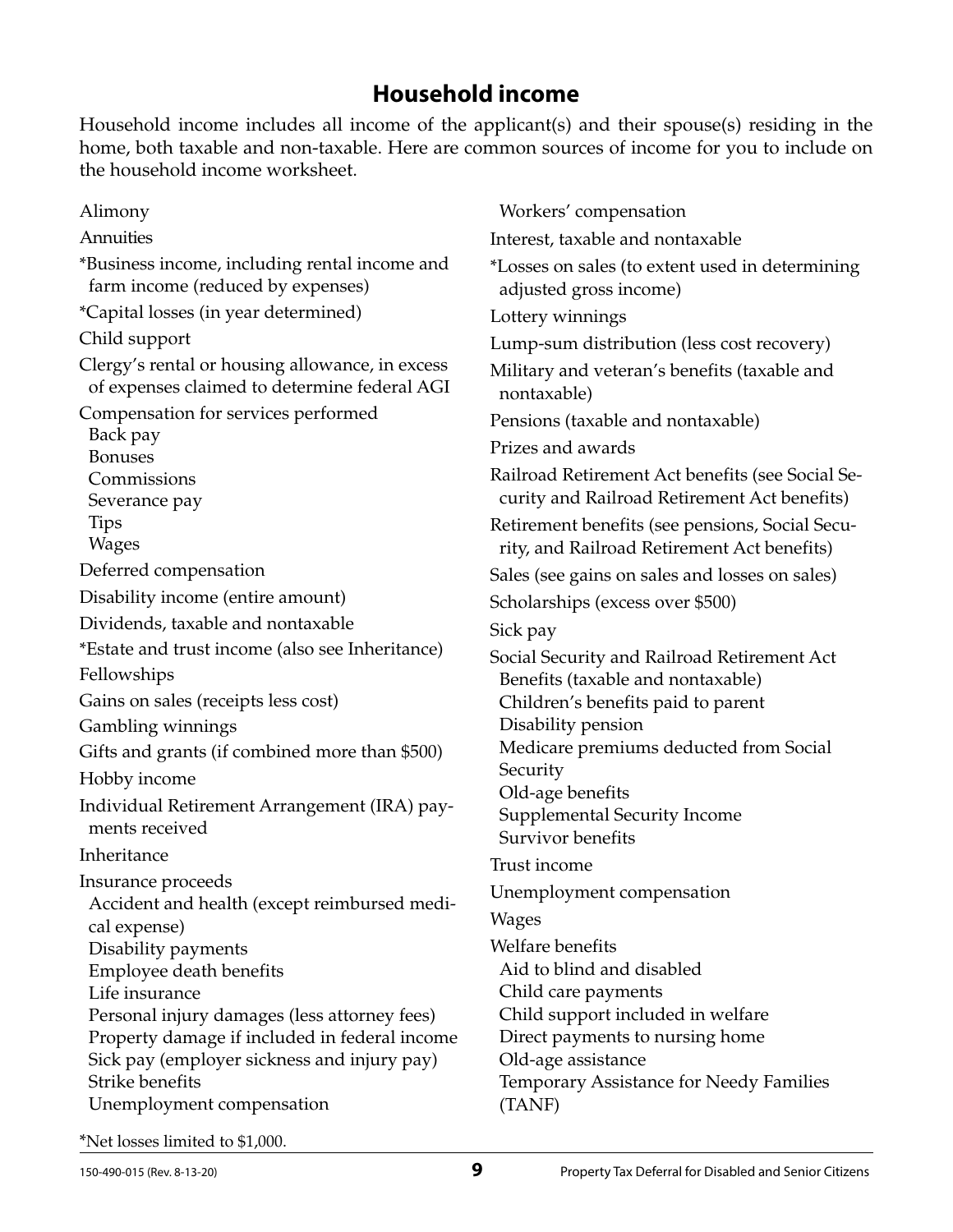# **Property Tax Deferral Application Instructions**

## *Print or type.*

**Applicant section.** Check the box to indicate whether you are applying as: an individual, joint applicants, a spouse, or a surviving spouse.

**Social Security number (SSN).** The request for your SSN is authorized by United States Code Section 405, Title 42. You must provide this information. It will be used to establish your identity for tax purposes**.**

**Current residence address.** State the current mailing address you receive your mail at. If your current residence is different than the property's physical address, indicate the reason. If you're living away from the property for medical reasons, you must include a letter from your doctor written **on letterhead** stating that you are required to be away from home for medical reasons.

**Property's physical address.** List the address or where the property is physically located in the county.

**Manufactured structure.** If the property is a manufactured structure, complete the following information on the application: model year, make, home ID number, and serial number.

**Eligibility questions.** Fully complete questions 1−6.

**Household income worksheet.** Taxable and nontaxable combined household income must be included on the income worksheet for all applicants (and their spouse) that live in the home.

**Asset worksheet**. List the total net worth of all applicants. Net worth means the sum of the current market value of all assets including real property, cash, savings accounts, bonds, and other investments after deducting outstanding liabilities.

Don't include the value of your home, the cash value of life insurance policies on the life of an applicant, or tangible personal property owned by an applicant (for example, furniture or vehicles).

**Declaration section.** Be sure you read this section before you sign.

**Signature.** All applicants must sign and date the application. If you are needing someone to sign or make decision on your behalf a Power of Attorney form can be found on page 15.

#### **Attach the following to your application:**

- •A copy of your 2020-21 property tax statement.
- •**If you're applying as a disabled applicant, attach a copy of your Social Security Disability award letter. Proof includes: your Social Security Disability award letter, or a computer printout of your benefits verification letter from SSA. Don't send your 1099 SSA statement or new benefit statement as proof. If you need help getting your award letter, go to the SSA website at: www.ssa.gov/signin or by calling SSA tollfree at 800-772-1213.**

## **Your application must be filed with the county assessor's office after January 1 and by April 15.**

**Send the original application** to the county assessor's office (see county addresses). **We will notify you in writing by September whether your application is approved or denied.** If approved, we will pay your future taxes beginning November 15, 2021.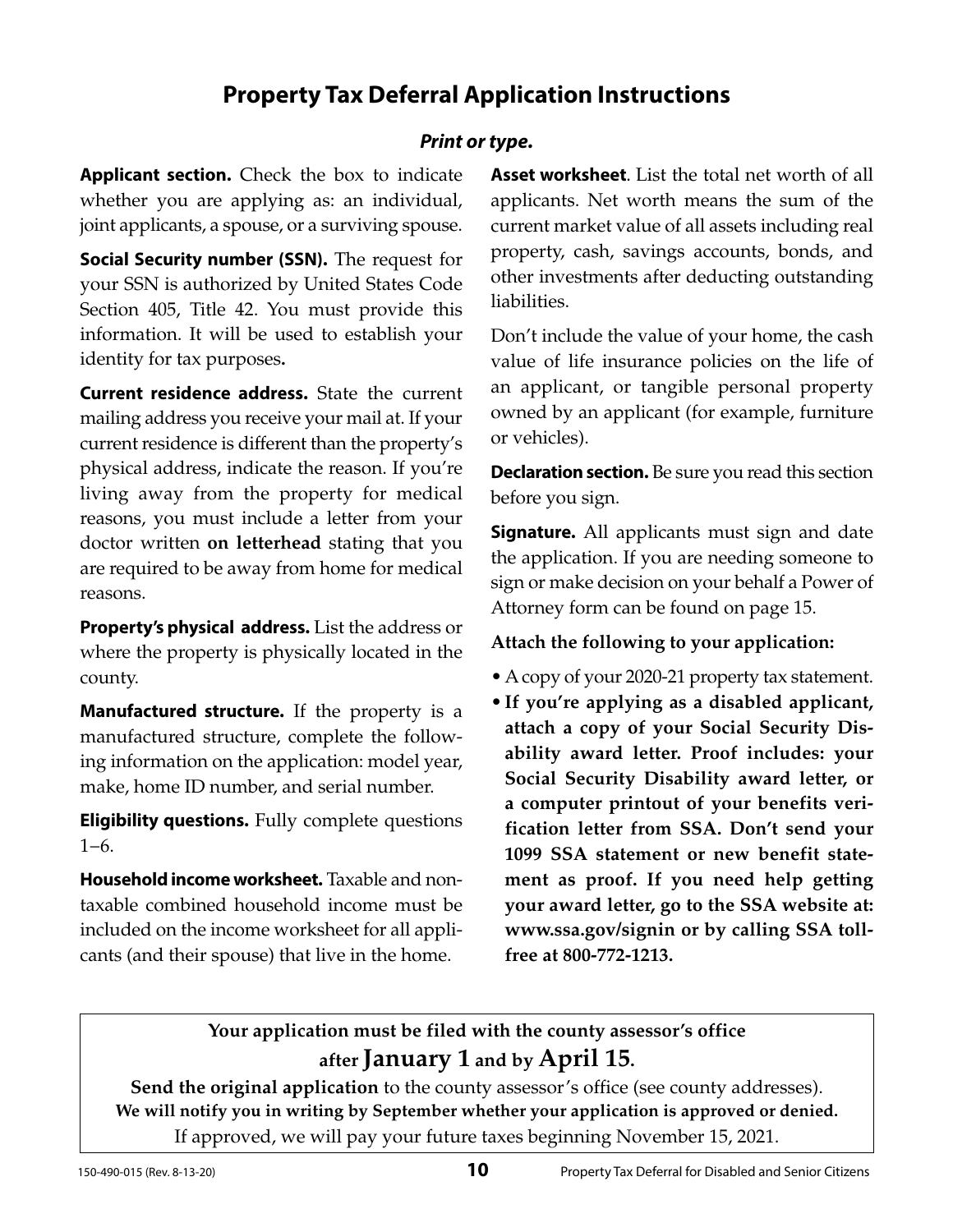**Clear This Page Clear all pages**

For official use only Date received at county Date received at Revenue

| <b>Form OR-PTDA</b> |  |
|---------------------|--|
|                     |  |

Page 1 of 3, 150-490-014 (Rev. 08-13-20 ver. 01)

## 2021 Property Tax Deferral Application

(ORS 311.666-701)

Oregon Department of Revenue

- You must attach a copy of your 2020–21 property tax statement.
- You must complete the household income and asset worksheets on the back of this application.
- Individuals with disabilities: Attach a copy of your Social Security Disability award letter received before April 15 (we won't accept your 1099 SSA statement or new benefit statement).

**17492101010000**

- Remember to sign and date your application.
- File your completed application with the county assessor's office after January 1 and by April 15.

|                                                                                                                                         | <b>Applicant section</b>                   |               |               |                                     |
|-----------------------------------------------------------------------------------------------------------------------------------------|--------------------------------------------|---------------|---------------|-------------------------------------|
| Type of applicant □ Individual* *If individual applicant: Are you married? □ No □ Yes Spouse's name/SSN: ______________________________ |                                            |               |               |                                     |
| $\Box$ Joint spouse<br>$\Box$ Joint other                                                                                               |                                            |               |               |                                     |
| $\Box$ Downsizing                                                                                                                       |                                            |               |               |                                     |
| Applicant's name (last, first, MI)                                                                                                      | Social Security number (SSN) Date of birth |               |               | Age on April 15   Are you disabled? |
|                                                                                                                                         |                                            |               |               | $\Box$ Yes<br>$\square$ No          |
| Joint applicant's name (last, first, MI)<br>$\Box$ Other<br>$\Box$ Spouse                                                               | Joint applicant's SSN                      | Date of birth |               | Age on April 15 Are you disabled?   |
|                                                                                                                                         |                                            |               |               | $\Box$ Yes<br>$\square$ No          |
| Current residence address (where you currently receive your mail)                                                                       | City                                       |               | State         | ZIP code                            |
|                                                                                                                                         |                                            |               | <b>OR</b>     |                                     |
| Property's physical address                                                                                                             | City                                       |               | State         | ZIP code                            |
|                                                                                                                                         |                                            |               | <b>OR</b>     |                                     |
| If property's physical address is different than your current residence, explain why:                                                   |                                            |               |               |                                     |
|                                                                                                                                         |                                            |               |               |                                     |
| Phone                                                                                                                                   | Email                                      |               |               |                                     |
|                                                                                                                                         |                                            |               |               |                                     |
| Additional family or friend's name                                                                                                      |                                            |               |               |                                     |
|                                                                                                                                         |                                            |               |               |                                     |
| Family or friend's phone                                                                                                                | Family or friend's email                   |               |               |                                     |
|                                                                                                                                         |                                            |               |               |                                     |
| If you own a manufactured structure (mobile home), complete this section:                                                               |                                            |               |               |                                     |
| Model year<br>Make                                                                                                                      | Home ID number                             |               | Serial number |                                     |
|                                                                                                                                         |                                            |               |               |                                     |
| Have you previously been approved for Property Tax Deferral on this property? Yes $\Box$ No<br>1.                                       |                                            |               |               |                                     |
|                                                                                                                                         |                                            |               |               |                                     |
|                                                                                                                                         |                                            |               |               |                                     |
| Does your property contain multiple units? $\Box$ Yes $\Box$ No If yes, how many units?<br>2.                                           |                                            |               |               |                                     |
|                                                                                                                                         |                                            |               |               |                                     |
| Describe which homestead (unit) you live in<br>As of April 15, 2021, how many years have you owned the home? ______________             |                                            |               |               |                                     |
| 3.<br>As of April 15, 2021, how many years have you lived in the home? ______________                                                   |                                            | vears         |               |                                     |
| If your answer to either of the above questions is less than five years, please see instructions on page 3. If you have been on         |                                            | years         |               |                                     |
| deferral and feel you meet the criteria for the Downsizing Provision, contact us for the Downsizing Provision worksheet.                |                                            |               |               |                                     |
| 4.                                                                                                                                      |                                            |               |               |                                     |
| If you answered "yes," to the above question <b>Stop here</b> , and refer to page 5 in this booklet for further instructions before     |                                            |               |               |                                     |
| you complete your application.                                                                                                          |                                            |               |               |                                     |
| 5.                                                                                                                                      |                                            |               |               |                                     |
| If your answer to the above question is no, Stop here. You don't qualify for the Property Tax Deferral program.                         |                                            |               |               |                                     |
|                                                                                                                                         |                                            |               |               |                                     |
| Insurance carrier (Required)                                                                                                            | <b>Policy number (Required)</b>            |               |               |                                     |
| 6.                                                                                                                                      |                                            |               | $\square$ No  |                                     |
| If yes, attach a copy of the trust documents.                                                                                           |                                            |               |               |                                     |
| Do you owe prior years' property taxes? $\square$ Yes (See Delay of Foreclosure application)<br>7.                                      |                                            | $\Box$ No     |               |                                     |
|                                                                                                                                         |                                            |               |               |                                     |
|                                                                                                                                         |                                            |               |               | Go to the next page $\rightarrow$   |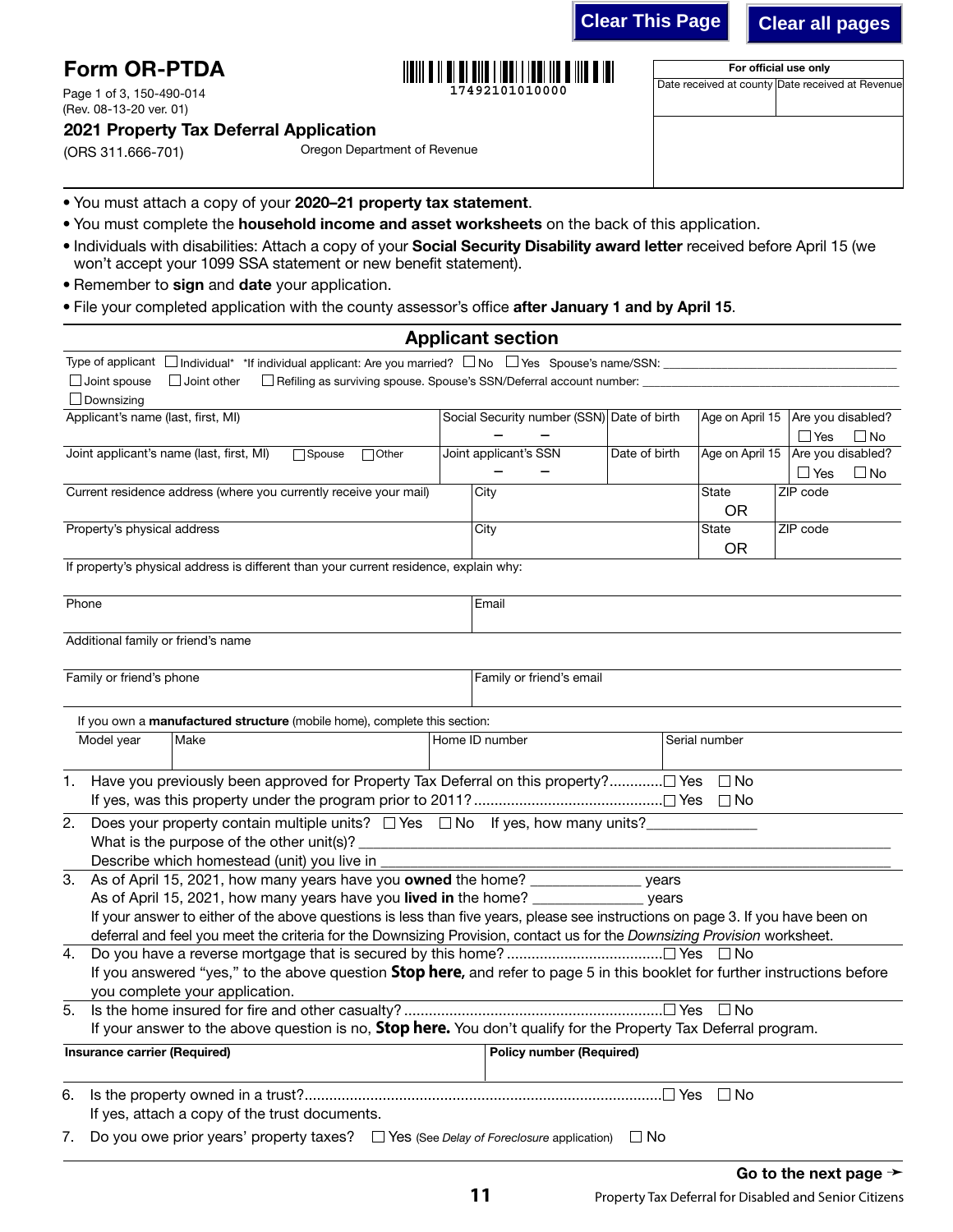**Clear This Page Clear all pages**



# Form OR-PTDA

Page 2 of 3, 150-490-014 (Rev. 08-13-20 ver. 01)

Oregon Department of Revenue

| Applicant's last name       | lFirst name and MI                  | <b>ISSN</b>           |
|-----------------------------|-------------------------------------|-----------------------|
| Joint applicant's last name | Joint applicant's first name and MI | Joint applicant's SSN |
|                             |                                     |                       |

This section must be completed. List your yearly household income for 2020. Household income consists of all income of the applicant(s) and their spouse(s) that reside in the home. Include income earned in other states or countries. Your household income must be less than \$46,500 (taxable and nontaxable income) to qualify for the 2021–2022 property tax year. We may require verification of the information you provide in this section.

#### Annual combined household income worksheet (Required)

|    |                                                                             | 00  |    |
|----|-----------------------------------------------------------------------------|-----|----|
| 2. |                                                                             | 00  |    |
| 3. |                                                                             | 00  |    |
| 4. |                                                                             | 00  |    |
| 5. |                                                                             | 00  |    |
| 6. |                                                                             | 00  |    |
| 7. | Other capital gains (such as, stocks and bonds) (loss limited to \$1,000) 7 | 00  |    |
| 8. | Total Social Security, Supplemental Security Income (SSI), and railroad     |     |    |
|    |                                                                             | 00  |    |
|    | 9. Pensions and annuities before health insurance premium                   |     |    |
|    |                                                                             | 00  |    |
|    |                                                                             | 00  |    |
|    |                                                                             | 00  |    |
|    |                                                                             | OO. |    |
|    |                                                                             | 00  |    |
|    |                                                                             | 00  |    |
|    |                                                                             |     | 00 |

If your total household income (line 15) is more than \$46,500, **Stop here.** You don't qualify for the Property Tax Deferral program.

List the total net worth of all applicants. Net worth means the sum of the current market value of all assets, including real property, cash, savings accounts, bonds, and other investments after deducting outstanding liabilities. We may require verification of the information you provide in this section.

Net worth doesn't include the value of the property for which deferral is claimed, the cash value of life insurance policies on the life of an applicant, or tangible personal property owned by an applicant (such as, furniture, vehicles).

|    | Net worth asset worksheet (\$500,000 limit, not including your home)                                                                                                 |                 |
|----|----------------------------------------------------------------------------------------------------------------------------------------------------------------------|-----------------|
| 1. | 00<br>Cash, savings, and checking account balances as of Dec. 31, 2020 1<br>2. Amount of investments in retirement plans and                                         |                 |
|    | 00                                                                                                                                                                   |                 |
|    | 00<br>(Net worth means current value minus debt. Investments include real estate,<br>trust funds, stocks, stock options, bonds, other securities, commodities, etc.) |                 |
|    |                                                                                                                                                                      | 00 <sup>1</sup> |
|    | If your total assets on line 4 exceed \$500,000, Stop here. You don't qualify for the Property Tax Deferral Program.                                                 |                 |
|    |                                                                                                                                                                      |                 |

Declaration

I declare under penalties for false swearing that I have examined all documents and to the best of my knowledge, they are true, correct, and complete (ORS 305.990). I understand a lien will be placed on this property and I will be charged lien recording and/or security interest fees. I understand that 6 percent interest accrues on each years' deferred tax amount (ORS 311.666-701). I understand that heirs or other transferees receiving the homestead following my death may be found liable for any unpaid debt accrued under the deferral program.

| $\cdots$<br>nlicant's<br>signature<br>$\cdots$<br>$\overline{\phantom{a}}$<br>.<br>$\cdot$ | -<br>Date<br>$\sim$ $\sim$ | Joint<br>pplicant's<br>signature<br>.<br>. . | Date<br>. |
|--------------------------------------------------------------------------------------------|----------------------------|----------------------------------------------|-----------|
| . .                                                                                        |                            |                                              |           |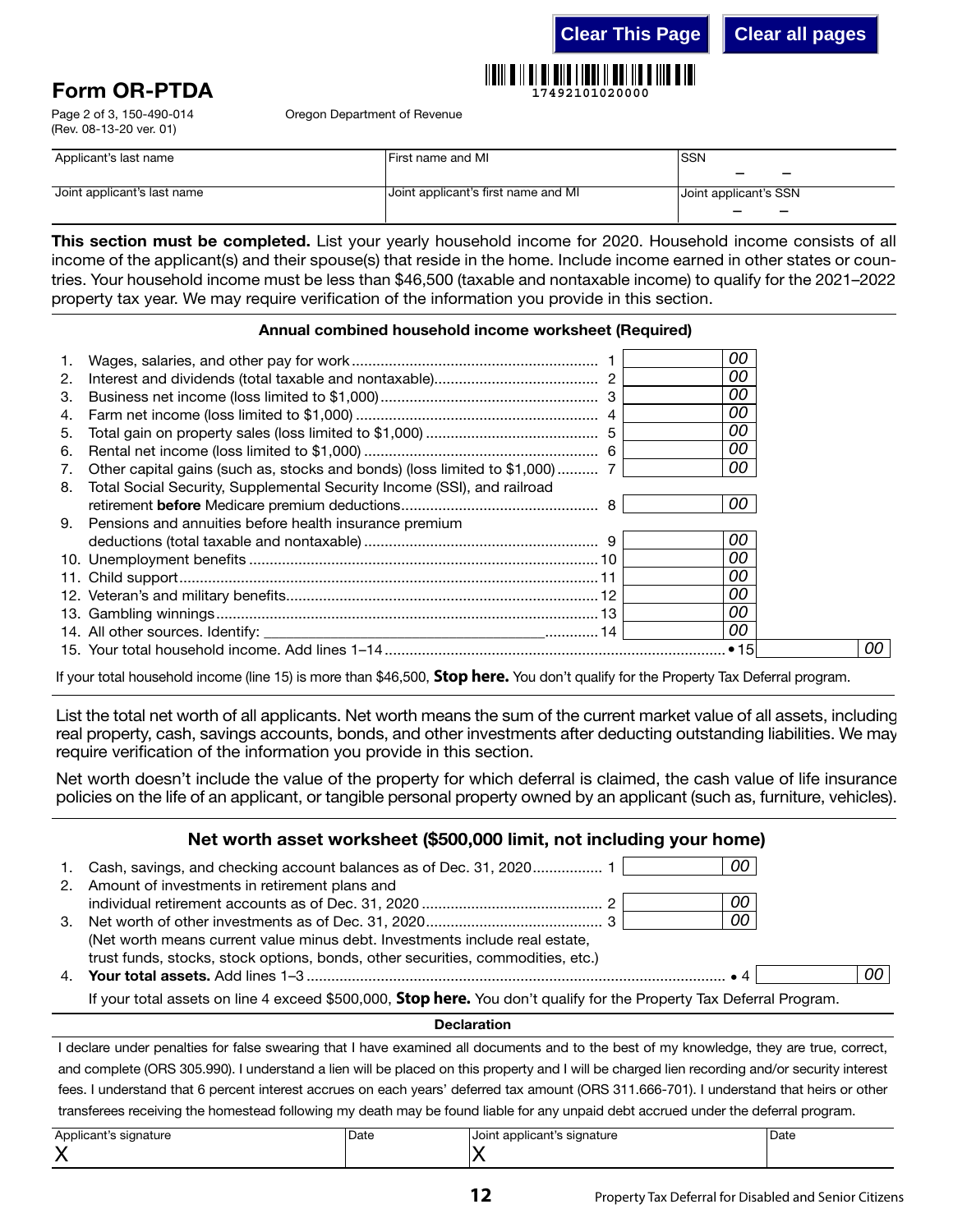| County section (Don't complete. This section will be completed by the county assessor's office.) |                                    |                                                                              |                                         |  |                                                                                            |           |                                                                     |                   |
|--------------------------------------------------------------------------------------------------|------------------------------------|------------------------------------------------------------------------------|-----------------------------------------|--|--------------------------------------------------------------------------------------------|-----------|---------------------------------------------------------------------|-------------------|
| <b>Property</b><br>description                                                                   | Platted                            |                                                                              |                                         |  |                                                                                            |           |                                                                     | Legal description |
| (Please)                                                                                         |                                    |                                                                              |                                         |  | Unplatted For all unplatted properties attach a copy of the recorded deed or contract.     |           |                                                                     |                   |
| choose only<br>one selection                                                                     |                                    |                                                                              | • Parcel in:   T ______________________ |  | $R \xrightarrow{\qquad \qquad }$                                                           |           | SEC                                                                 |                   |
| as platted or<br>unplatted.)                                                                     |                                    |                                                                              |                                         |  |                                                                                            |           |                                                                     |                   |
|                                                                                                  | <b>Current deed</b><br>information |                                                                              |                                         |  | $\Box$ Deed recorded (date) $\bullet$                                                      |           |                                                                     |                   |
| Deed<br>information                                                                              |                                    |                                                                              | Document/instrument number              |  | Microfilm number                                                                           | Reel      | Book/volume                                                         | Page              |
|                                                                                                  | <b>Earliest deed showing</b>       | ownership by the taxpayer(s)                                                 | Recorded (date)<br>le.                  |  |                                                                                            |           | Document/instrument number                                          |                   |
|                                                                                                  | $\Box$ Check<br>here for           | Assessor's account number                                                    |                                         |  |                                                                                            | Levy code |                                                                     |                   |
| Assessor's                                                                                       | split levy<br>code                 | Assessor's account number                                                    |                                         |  |                                                                                            | Levy code |                                                                     |                   |
| certification                                                                                    |                                    | Property described above contains<br>$\Box$ A single unit $\Box$ Multi-units |                                         |  | If the property contains multiple units, what is the percentage                            |           | of value allocated to the taxpayer's unit (percent to be deferred)? | %                 |
|                                                                                                  | X                                  |                                                                              |                                         |  | Assessor's (or Assessor's designee's) signature verifying applicant is the owner of record |           | Date                                                                | County number     |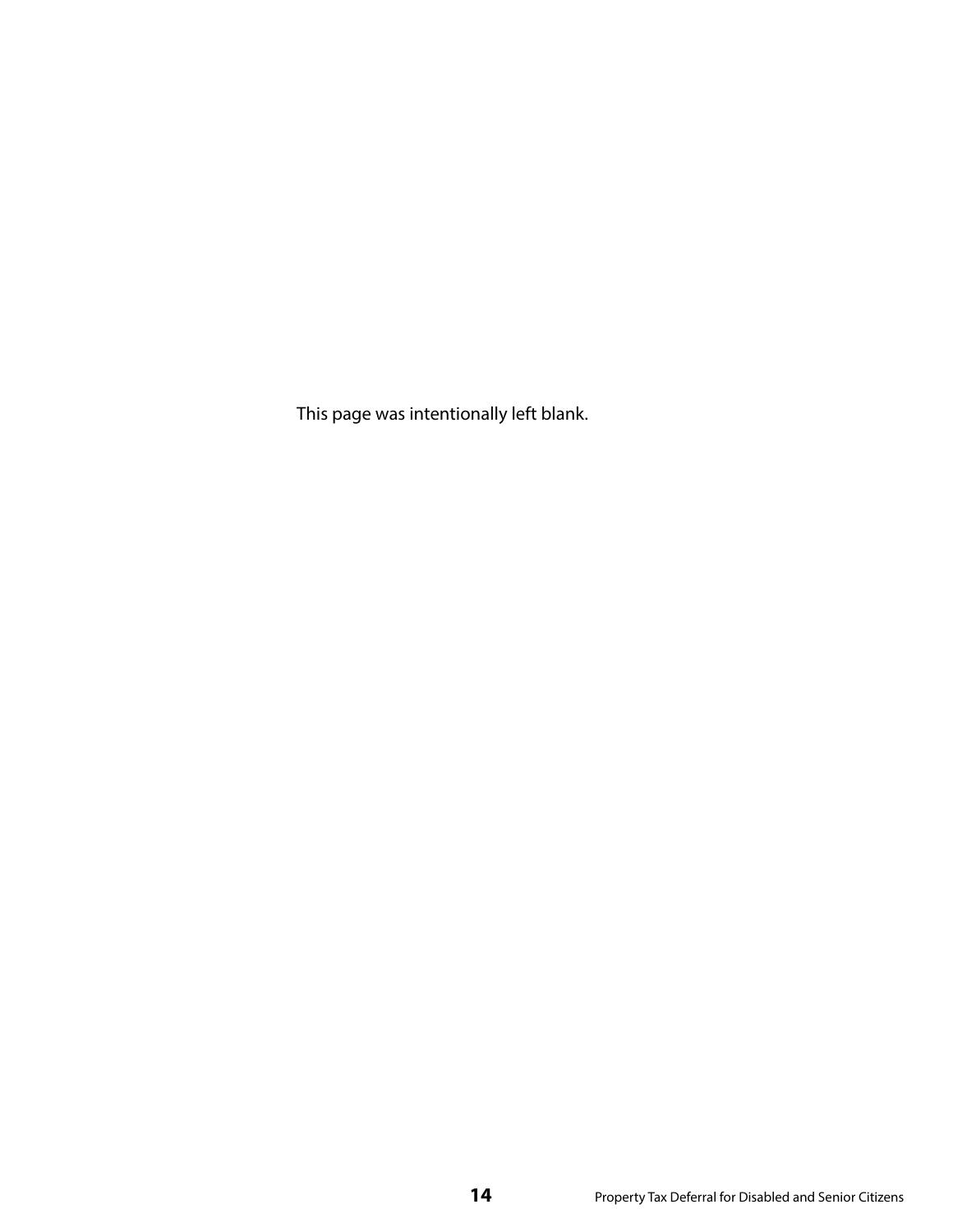|                                                                                                                                                                                                                                                                                                     |      | <b>Clear This Page</b> |               | <b>Clear all pages</b>                    |
|-----------------------------------------------------------------------------------------------------------------------------------------------------------------------------------------------------------------------------------------------------------------------------------------------------|------|------------------------|---------------|-------------------------------------------|
| <b>Tax Information Authorization</b><br>OREGON<br>and<br><b>DEPARTMENT</b><br>OF REVENUE<br><b>Power of Attorney for Representation</b>                                                                                                                                                             |      |                        | Date received | For office use only                       |
| • Please print. • Use only blue or black ink. • See additional information on the back.                                                                                                                                                                                                             |      |                        |               |                                           |
| Taxpayer name                                                                                                                                                                                                                                                                                       |      |                        |               | Identifying number (SSN, BIN, FEIN, etc.) |
| Spouse's name, if joint return                                                                                                                                                                                                                                                                      |      |                        |               | Spouse's identifying number (SSN, etc.)   |
| <b>Address</b>                                                                                                                                                                                                                                                                                      | City |                        | State         | ZIP code                                  |
| Check only one:                                                                                                                                                                                                                                                                                     |      |                        |               |                                           |
| <b>Tax Information Authorization:</b> Checking this box allows the department to disclose your confidential tax information to your<br>designee. You may designate a person, agency, firm, or organization.                                                                                         |      |                        |               |                                           |
| Power of Attorney for Representation: Check this box if you want a person to "represent" you. This means the person may<br>receive confidential information and may make decisions on your behalf. The person you designate <b>must</b> meet the qualifications<br>listed on the back of this form. |      |                        |               |                                           |
| For $\Box$ All tax years, or $\Box$ Specific tax years:                                                                                                                                                                                                                                             |      |                        |               |                                           |
| I hereby appoint the following person as designee or authorized representative:                                                                                                                                                                                                                     |      |                        |               |                                           |

| Name                                                                         |      | Phone | Fax   |          |
|------------------------------------------------------------------------------|------|-------|-------|----------|
|                                                                              |      |       |       |          |
| Mailing address                                                              | City |       | State | ZIP code |
| Representative's title and Oregon license number or relationship to taxpayer |      |       |       |          |

If out-of-state CPA, sign here attesting you meet the requirements to practice in Oregon (see instructions)

The above named is authorized to receive my confidential tax information and/or represent me before the Oregon Department of Revenue for:

 $\Box$  All tax matters, or

 $\Box$  Specific tax matters. Enter tax program name(s):

#### Signature of taxpayer(s)

- I acknowledge the following provision: Actions taken by an authorized representative are binding, even if the representative is not an attorney. Proceedings cannot later be declared legally defective because the representative was not an attorney.
- Corporate officers, partners, fiduciaries, or other qualified persons signing on behalf of the taxpayer(s): By signing, I also certify that I have the authority to execute this form.
- If a tax matter concerns a joint return, both spouses must sign if joint representation is requested. Taxpayers filing jointly may authorize separate representatives.

| Signature                        | Print name |               | Date |
|----------------------------------|------------|---------------|------|
| $\checkmark$<br>∧                |            |               |      |
| Title (if applicable)            |            | Daytime phone |      |
|                                  |            |               |      |
| Spouse (if joint representation) | Print name |               | Date |
| X                                |            |               |      |
|                                  |            |               |      |

Note: This authorization form automatically revokes and replaces all earlier tax authorizations and/or all earlier powers of attorney on file with the Oregon Department of Revenue for the same tax matters and years or periods covered by this form. If you do not want to revoke a prior authorization, initial here

#### *Attach a copy of any other tax information authorization or power of attorney you want to remain in effect.*

| Complete the following, if known (for routing purposes only): |  |  |
|---------------------------------------------------------------|--|--|
| Revenue employee:                                             |  |  |
| Division/Section:                                             |  |  |
| Phone/Fax:                                                    |  |  |

**Send to: Oregon Department of Revenue**  955 Center St NE Salem OR 97301-2555

Visit www.oregon.gov/dor to complete this form using Revenue Online.

If this tax information authorization or power of attorney form is not signed, it will be returned. Power of attorney forms submitted with Revenue Online will be signed electronically.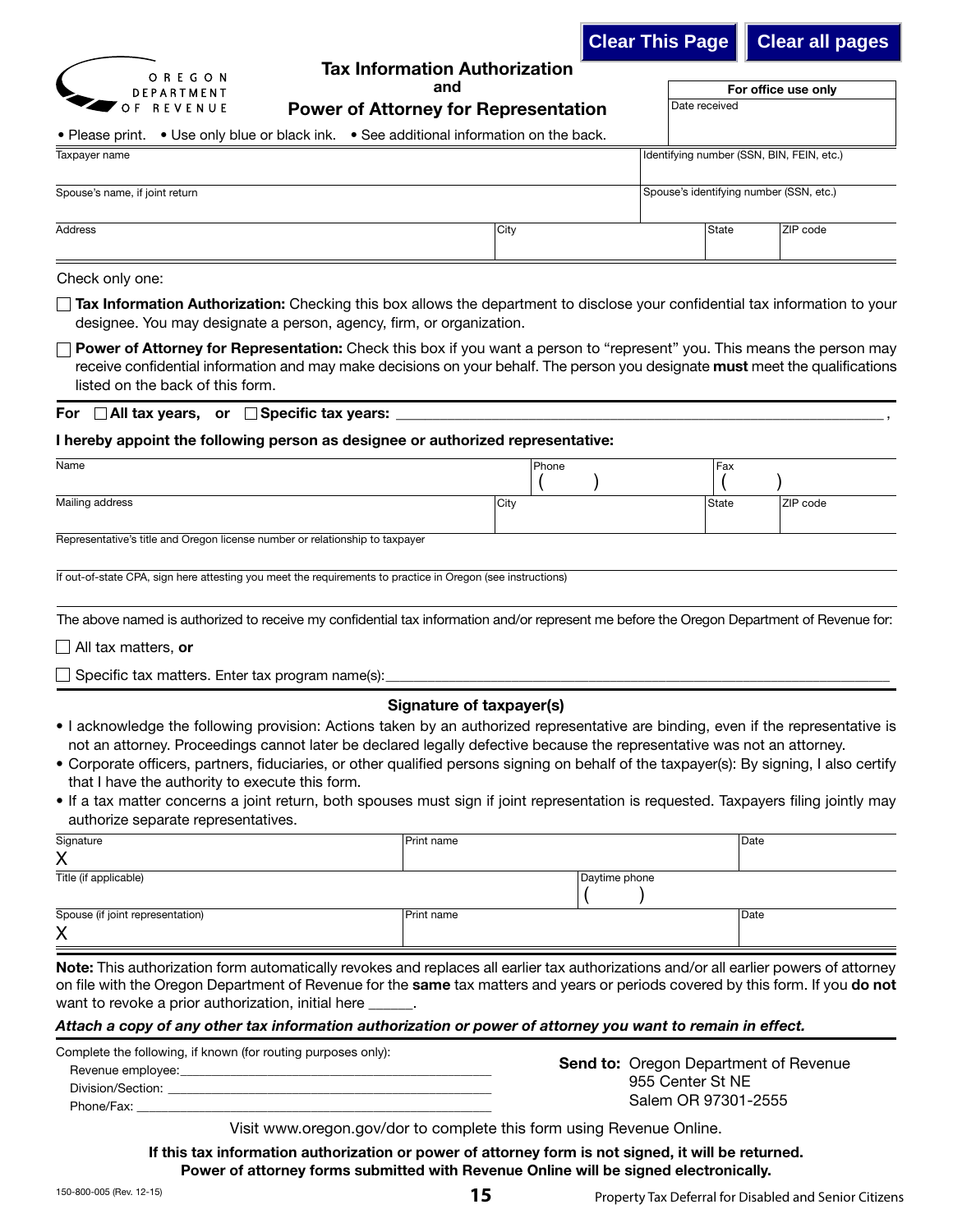## Additional information

This form is used for two purposes:

- *Tax information disclosure authorization.* You authorize the department to disclose your confidential tax information to another person. This person will not receive original notices we send to you.
- *Power of attorney for representation.* You authorize another person to represent you and act on your behalf. The person must meet the qualifications below. Unless you specify differently, this person will have full power to do all things you might do, with as much binding effect, including, but not limited to: providing information; preparing, signing, executing, filing, and inspecting returns and reports; and executing statute of limitation extensions and closing agreements.

This form is effective on the date signed. Authorization terminates when the department receives written revocation notice or a new form is executed (unless the space provided on the front is initialed indicating that prior forms are still valid).

Unless the appointed representative has a fiduciary relationship to the taxpayer (such as personal representative, trustee, guardian, conservator), original Notices of Deficiency or Assessment will be mailed to the taxpayer as required by law. A copy will be provided to the appointed representative when requested.

For corporations, "taxpayer" as used on this form, must be the corporation that is subject to Oregon tax. List fiscal years by year end date.

#### Qualifications to represent taxpayer(s) before Department of Revenue

Under Oregon Revised Statute (ORS) 305.230 and Oregon Administrative Rule (OAR) 150-305.230, a person must meet one of the following qualifications in order to represent you before the Department of Revenue.

#### **1. For all tax programs:**

- a. An adult immediate family member (spouse, parent, child, or sibling).
- b. An attorney qualified to practice law in Oregon.
- c. A certified public accountant (CPA) or public accountant (PA) qualified to practice public accountancy in Oregon, and their employees.
- d. An IRS enrolled agent (EA) qualified to prepare tax returns in Oregon.
- e. A designated employee of the taxpayer.
- f. An officer or full-time employee of a corporation (including a parent, subsidiary, or other affiliated corporation), association, or organized group for that entity.
- g. A full-time employee of a trust, receivership, guardianship, or estate for that entity.
- h. An individual outside the United States if representation takes place outside the United States.

#### **2. For income tax issues:**

- a. All those listed in (1); plus
- b. A licensed tax consultant (LTC) or licensed tax preparer (LTP) licensed by the Oregon State Board of Tax Practitioners.

#### **3. For ad valorem property tax issues:**

- a. All those listed in (1); plus
- b. An Oregon licensed real estate broker or a principal real estate broker; or
- c. An Oregon certified, licensed, or registered appraiser; or
- d. An authorized agent for designated utilities and companies assessed by the department under ORS 308.505 through 308.665 and ORS 308.805 through 308.820.

#### **4. For forestland and timber tax issues:**

- a. All those listed in  $(1)$ ,  $(2)$ , and  $(3)(b)$  and  $(c)$ ; plus
- b. A consulting forester.

An individual who prepares and either signs your tax return or who is not required to sign your tax return (by the instructions or by rule), may represent you **during an audit of that return. That individual may not represent you for any other purpose unless they meet one of the qualifications listed above.**

Generally, declarations for representation in cases appealed beyond the Department of Revenue must be in writing to the Tax Court Magistrate. A person recognized by a Tax Court Magistrate will be recognized as your representative by the department.

**Tax matters partners and S corporation shareholders.** See OARs 150-305.242(2) and (5) and 150-305.230 for additional information. Include the partnership or S corporation name in the taxpayer name area.

## Out-of-state attorneys and CPAs

Attorneys may contact the Oregon State Bar for information on practicing in Oregon. If your out-of-state representative receives authorization to practice in Oregon, attach proof to this form.

CPAs may practice in Oregon if they meet the following substantial equivalency requirements of ORS 673.010:

- 1. Licensed in another state;
- 2. Have an accredited baccalaureate degree with at least 150 semester hours of college education;
- 3. Passed the Uniform CPA exam; **and**
- 4. Have a minimum of one year experience.

#### **Have questions? Need help?**

| General tax informationwww.oregon.gov/dor        |  |
|--------------------------------------------------|--|
|                                                  |  |
| Toll-free from an Oregon prefix 1 (800) 356-4222 |  |

#### **Asistencia en español:**

| Gratis de prefijo de Oregon  1 (800) 356-4222 |  |
|-----------------------------------------------|--|

#### **TTY (hearing or speech impaired; machine only):**

 Salem area or outside Oregon .....................(503) 945-8617 Toll-free from an Oregon prefix ................1 (800) 886-7204

**Americans with Disabilities Act (ADA):** Call one of the help numbers above for information in alternative formats.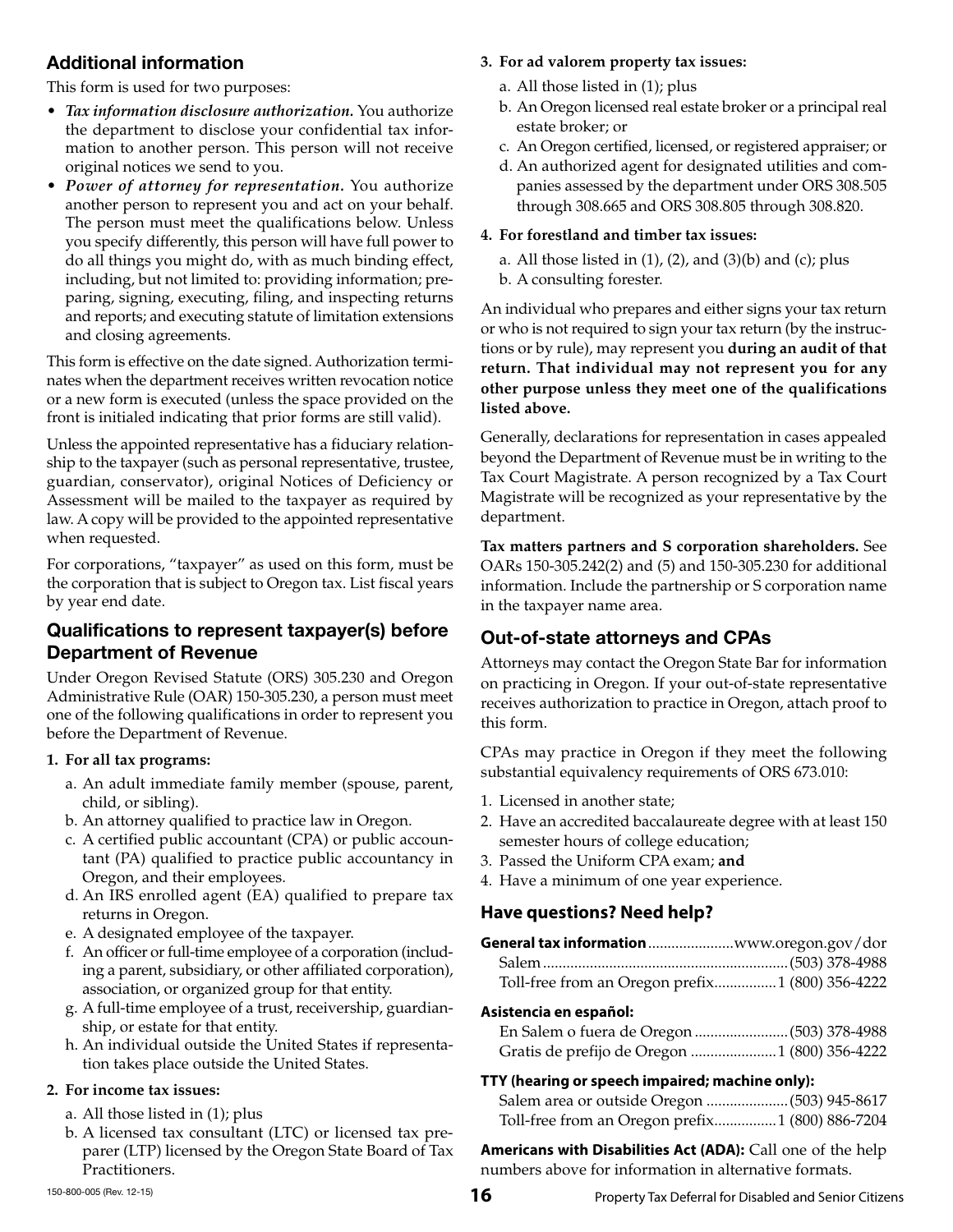| <b>Clear all pages</b> |  |
|------------------------|--|
|------------------------|--|



Application to \_\_\_\_\_\_\_\_\_\_\_\_\_\_\_\_\_\_\_\_\_\_ County, Oregon

County use only Date received

| to Delay Foreclosure of Real Property |
|---------------------------------------|
| <b>Taxes on Deferred Homestead</b>    |

#### What is a Delay of Foreclosure?

- If you owe delinquent property taxes to the county, a Delay of Foreclosure prevents the county from foreclosing on your home and will remove your property from the county's foreclosure listing while you're on the deferral program (ORS 311.691). It doesn't remove delinquent property tax debt or accrued interest that you owe to the county. When you receive approval for the Delay of Foreclosure, any delinquent property tax debt remains and will continue to accrue county interest at the rate of 1.333 percent per month (16 percent yearly). A Delay of Foreclosure will not protect you from mortgage foreclosure.
- You may apply to the county assessor for the Delay of Foreclosure after your application for property tax deferral is approved by the Oregon Department of Revenue (ORS 311.693).
- The Delay of Foreclosure covers taxes on your homestead that are delinquent as of the time that the Delay of Foreclosure application is submitted and approved by the county.
- If you're approved for deferral, then fail to meet eligibility for continued deferral in any year and your account is inactivated, you're responsible for property taxes to the county for that year. Failure to pay those taxes to the county will result in delinquent taxes that won't be covered by this Delay of Foreclosure.
- When any of the following events occur, you will be disqualified from the deferral program, the Delay of Foreclosure will end, and the delinquent taxes become due to the county by August 15 of the next calendar year: —The property is sold or changes ownership.
	- —The applicant moves from the property for nonmedical reasons.
	- —The applicant dies.
- Floating homes and personal manufactured structures that aren't real property don't qualify for Delay of Foreclosure.
- If the homestead is a multi-unit property where the state only pays a percentage of the taxes through the deferral program, the portion of taxes not paid by the state are not protected by a Delay of Foreclosure.

| Applicant's name (as shown on the Property Tax Deferral application)                                                                                                                                                          |                                                                                                                                                                                                                                | Deferral reference number                                                                                                                                                                                                           |
|-------------------------------------------------------------------------------------------------------------------------------------------------------------------------------------------------------------------------------|--------------------------------------------------------------------------------------------------------------------------------------------------------------------------------------------------------------------------------|-------------------------------------------------------------------------------------------------------------------------------------------------------------------------------------------------------------------------------------|
| Current residence address                                                                                                                                                                                                     | City                                                                                                                                                                                                                           | ZIP code<br>State<br>OR.                                                                                                                                                                                                            |
| Property address                                                                                                                                                                                                              | City                                                                                                                                                                                                                           | ZIP code<br>State<br>OR.                                                                                                                                                                                                            |
| Have you received a prior delay of foreclosure on this property? $\Box$ Yes                                                                                                                                                   | $\square$ No                                                                                                                                                                                                                   |                                                                                                                                                                                                                                     |
|                                                                                                                                                                                                                               |                                                                                                                                                                                                                                |                                                                                                                                                                                                                                     |
|                                                                                                                                                                                                                               | <b>Declaration</b>                                                                                                                                                                                                             |                                                                                                                                                                                                                                     |
| I declare under penalties for false swearing that I have examined this document and to the best of my knowledge it is true,<br>correct, and complete.                                                                         |                                                                                                                                                                                                                                |                                                                                                                                                                                                                                     |
| Date<br>Applicant signature<br>X                                                                                                                                                                                              | Joint applicant(s) signature<br>Х                                                                                                                                                                                              | Date                                                                                                                                                                                                                                |
|                                                                                                                                                                                                                               | For assessor's use only (required)                                                                                                                                                                                             |                                                                                                                                                                                                                                     |
| Assessor's account number                                                                                                                                                                                                     |                                                                                                                                                                                                                                |                                                                                                                                                                                                                                     |
| $\Box$ Application approved                                                                                                                                                                                                   | Tax years covered under this delay experience and the control of the control of the control of the control of the control of the control of the control of the control of the control of the control of the control of the con |                                                                                                                                                                                                                                     |
| Assessor's or Deputy's signature X                                                                                                                                                                                            |                                                                                                                                                                                                                                | Date <u>and</u> the contract of the contract of the contract of the contract of the contract of the contract of the contract of the contract of the contract of the contract of the contract of the contract of the contract of the |
| $\Box$ Application denied                                                                                                                                                                                                     |                                                                                                                                                                                                                                |                                                                                                                                                                                                                                     |
|                                                                                                                                                                                                                               |                                                                                                                                                                                                                                | Date has a series of the series of the series of the series of the series of the series of the series of the series of the series of the series of the series of the series of the series of the series of the series of the s      |
| Reason for denial and years denied experience of the state of the state of the state of the state of the state of the state of the state of the state of the state of the state of the state of the state of the state of the |                                                                                                                                                                                                                                |                                                                                                                                                                                                                                     |
| $\Box$ County tax collector notified                                                                                                                                                                                          | $\Box$ Department of Revenue notified                                                                                                                                                                                          |                                                                                                                                                                                                                                     |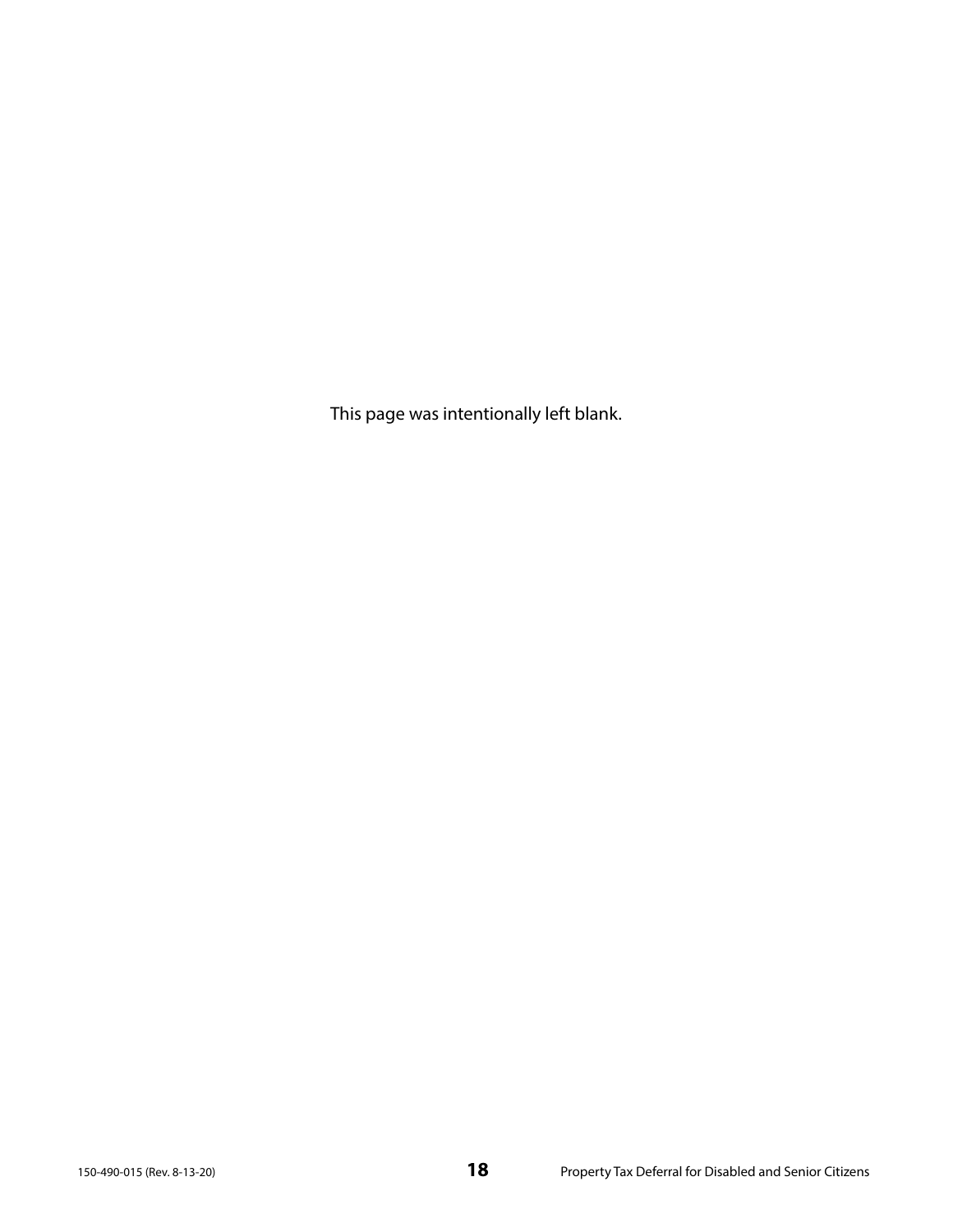## **County addresses**

#### **Baker County Assessor**

1995 Third Street, Suite 130 Baker City OR 97814 Phone: 541-523-8203

#### **Benton County Assessor**

Department of Assessment 4077 SW Research Way PO BOX 964 Corvallis OR 97339 Phone: 541-766-6855

#### **Clackamas County Assessor/Tax Collector**

Development Services Building 150 Beavercreek Road Oregon City, OR 97045 Phone: 503-655-8671

## **Clatsop County Assessment & Taxation**

820 Exchange Street, Suite 200 Astoria OR 97103 Phone: 503-325-8522

## **Columbia County Assessor** 230 Strand Street

St. Helens OR 97051 Phone: 503-397-2240

## **Coos County Assessor**

250 N Baxter St. Coquille OR 97423 Phone: 541-396-7900

## **Crook County Assessor**

County Courthouse 200 NE 2nd Street, Suite 200 Prineville OR 97754 Phone: 541-447-4133

## **Curry County Assessor**

94235 Moore Street, Suite 221 Gold Beach OR 97444 Phone: 541-247-3294

#### **Deschutes County Assessor** 1300 NW Wall Street, Suite 204 Bend OR 97701 Phone: 541-388-6508

## **Douglas County Assessor**

County Courthouse 1036 SE Douglas Avenue Roseburg OR 97470 Phone: 541-440-4222

## **Gilliam County Assessor**

County Courthouse 221 S Oregon Street PO Box 484 Condon OR 97823 Phone: 541-384-3781

## **Grant County Assessor**

County Courthouse 201 S. Humbolt PO Box 185 Canyon City OR 97820 Phone: 541-575-0107

## **Harney County Assessor/Tax Collector**  County Courthouse

450 N Buena Vista Avenue, #13 Burns OR 97720 Phone: 541-573-2246

## **Hood River County Assessor** 601 State Street Hood River OR 97031 Phone: 541-386-4522

#### **Jackson County Assessor** 10 S Oakdale, Room 111 Medford OR 97501

Phone: 541-774-6059

# **Jefferson County Assessor**

66 SE "D" Street, Suite D Madras OR 97741 Phone: 541-475-2443

#### **Josephine County Assessor**  County Courthouse 500 NW 6th Street, Dept. 3 Grants Pass OR 97526 Phone: 541-474-5260

#### **Klamath County Assessor** 305 Main Street, Suite 106 Klamath Falls OR 97601 Phone: 541-883-5111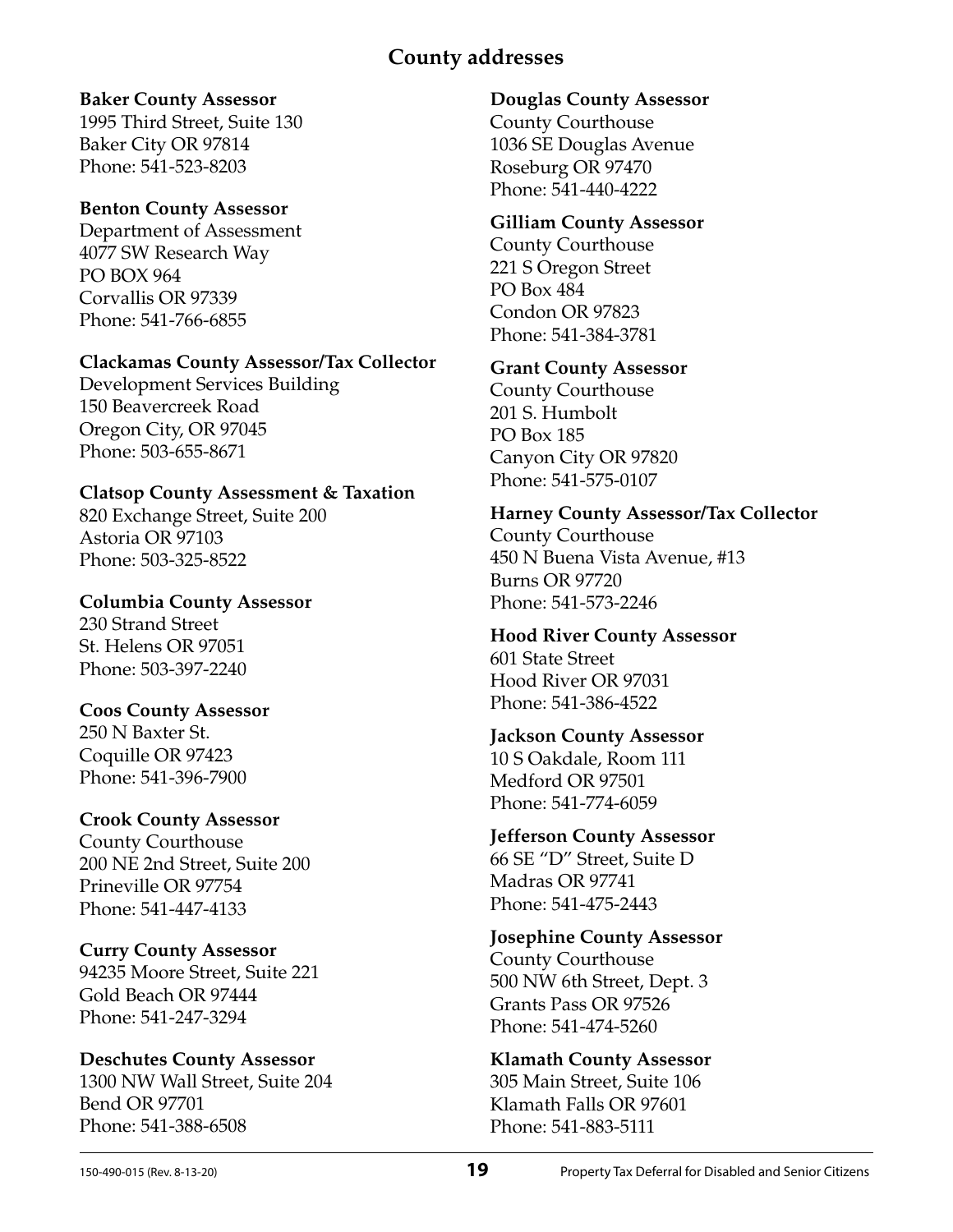## **County addresses**

#### **Lake County Assessor/Tax Collector**

Lake County Courthouse 513 Center Street Lakeview OR 97630 Phone: 541-947-6000

**Lane County Assessor** Dept. of Assessment & Taxation 125 East 8th Avenue Eugene OR 97401 Phone: 541-682-4321

**Lincoln County Assessor** Lincoln County Courthouse 225 W Olive Street, Room 207 Newport OR 97365 Phone: 541-265-4102

#### **Linn County Assessor** 300 SW 4th Avenue, Room 214 PO Box 100 Albany OR 97321 Phone: 541-967-3808

**Malheur County Assessor** County Courthouse 251 "B" Street W Vale OR 97918 Phone: 541-473-5117

#### **Marion County Assessor** 555 Court St NE, Suite 2233 PO Box 14500 Salem OR 97309 Phone: 503-588-5144

**Morrow County Assessor**  100 Court Street, Room 104 PO Box 247 Heppner OR 97836 Phone: 541-676-5607

**Multnomah County Assessor** Division of Assessment, Recording & Taxation 501 SE Hawthorne Blvd, Suite 175 Portland OR 97214 Phone: 503-988-3326

**Polk County Assessor**  850 Main Street Dallas OR 97338 Phone: 503-623-8391

#### **Sherman County Assessor**

County Courthouse 500 Court Street PO Box 283 Moro OR 97039 Phone: 541-565-3505

**Tillamook County Assessor** 201 Laurel Avenue Tillamook OR 97141 Phone: 503-842-3400

**Umatilla County Assessor** County Courthouse 216 SE 4th Street Pendleton OR 97801 Phone: 541-276-7111

**Union County Assessor/Tax Collector** 1001 4th Street, Suites A & B La Grande OR 97850 Phone: 541-963-1002

**Wallowa County Assessor** 101 S River Street, Room 104 Enterprise OR 97828 Phone: 541-426-4543 Ext. 146

**Wasco County Assessor** Department of Assessment and Tax 511 Washington Street, Room 208 The Dalles OR 97058 Phone: 541-506-2510

**Washington County Assessor** Department of Assessment & Taxation 155 N First Avenue, Suite 130 Hillsboro OR 97124 Phone: 503-846-8741

**Wheeler County Assessor**  701 Adams Street, Suite 203 PO Box 447 Fossil OR 97830 Phone: 541-763-4266

**Yamhill County Assessor** County Courthouse 535 NE 5th, Room 42 McMinnville OR 97128 Phone: 503-434-7521